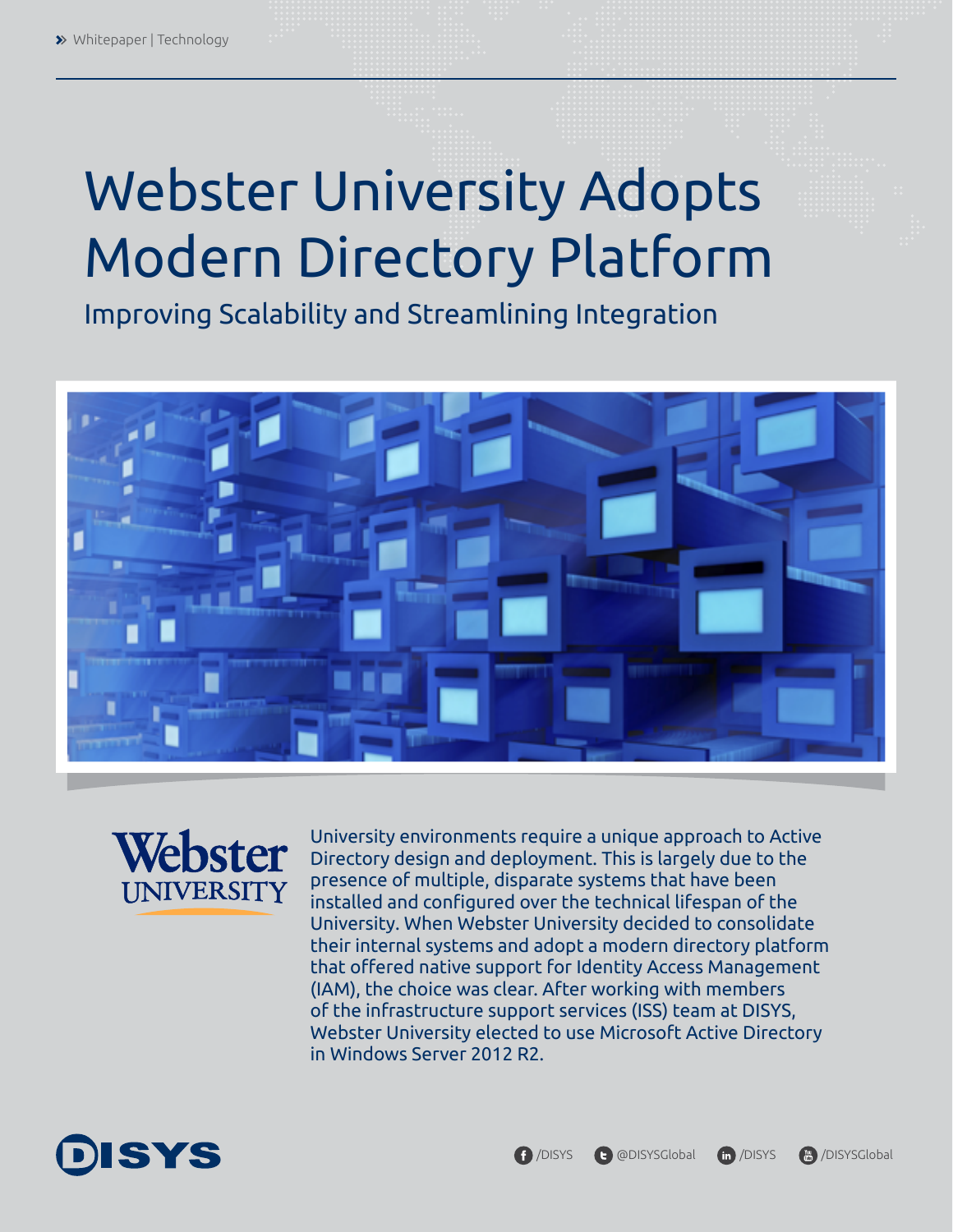DISYS engineers partnered with the infrastructure team at Webster to design a highly scalable solution based on a Single Forest, Single Domain, Active Directory model that separates Student, Staff and Faculty Assets and Resources from each other using an OU and delegation model. During the discovery phase, several challenging integration and migration points were identified. These potential hurdles assisted the team in creating a better design and in many cases shaped the core enterprise active directory architecture at Webster University.

The existing system architecture at Webster University consisted of a complex array of legacy components for a variety of services — including authentication, authorization, email, identity management, applications access and file and printer services. Integrating a new network operating system and lightweight directory platform with an existing Novell and Oracle platform presented several unique challenges that required a custom approach to deploying eAD across the enterprise.

Key objectives of the Active Directory design focused on:

- $\bullet$  University-appropriate Active Directory Forest Domain design and configuration
- Developing an Identity Management and Automation (IAM) solution
- Building a foundation for future success around platform integration with Virtual Desktop Infrastructure (VDI), Mobile Device Management, Cloud, Presence and Collaboration
- Providing an agile and "future-proofed" IT Environment

To achieve their desired technical and business goals, Webster University based their enterprise Active Directory (eAD) design and deployment on Windows Server 2012 R2. This modern server operating system includes several new features and includes native support for the following:

- Simplified deployment and administration of Active Directory
- **•** Improved virtualization functionality
- Enhanced Group Policy capabilities
- Native integration with Cloud (Azure), Collaboration (Sharepoint) and messaging (Office365)

## Future Integration with Existing Active Directory forests:

Active Directory forests exist inside the current Webster University infrastructure. Integrating with existing domains and forests is accomplished through bi-directional trust relationships that connect legacy domains with the new production Active Directory. Other legacy domains and directories (e.g. Library, Registrar) may also be migrated into the new enterprise Active Directory as the long-term solution for consolidation and simplification.

## Future Migration of Applications:

Upgrading a server Operating System and adopting a new directory platform are very different tasks with respect to complexity and level of effort. After adopting Server 2012 R2, application teams at Webster University had to ensure that existing productivity tools would comply with Server 2012's 64-bit architecture. Application rationalization and remediation was a major focus that heavily influenced the scope of the project.

## Short Term Coexistence and Migration of Novell:

A key requirement of the analysis and discovery phase was ensuring the careful coexistence of the Novell environment with the newly-created enterprise Active Directory on Windows Server 2012 R2. Due to the importance of this system, an entire sub-project was created around user files/data on legacy Novell servers and migrating that data onto Windows 2012 File Server clusters. This was a critical factor in eliminating the need to synchronize accounts and passwords between AD and Novell.

## Integration of Oracle Directory Service Enterprise Edition:

Both Active Directory and Oracle provide centralized security administration services. DISYS collaborated with Webster engineers to develop, design, and deploy custom synchronization agents that synchronized user data between the two systems. DISYS leveraged Microsoft's Forefront Identity Manager (FIM) 2010 R2 to provide a seamless, nativelysupported solution.

## Why FIM?

There are many commercial IAM solutions available on the market today. Due to the unique nature of the Education vertical, and the particular challenges often associated with Colleges and Universities, Webster focused on a solution that provided seamless integration with their newly deployed enterprise Active Directory (eAD) while catering to their existing Oracle LDAP and Novell environments. Webster's specific requirements regarding authentication, role transitions, and dynamic group membership — coupled with a legacy student database platform ― presented DISYS engineers with many challenges and required several custom management agents. After many weeks of analysis and discovery, Microsoft Forefront Identity Manager 2010 was chosen as the IAM solution.

Microsoft Forefront Identity Manager 2010 R2 delivers self-service identity management for users, automates lifecycle management across heterogeneous platforms for administrators, and provides a rich policy framework for enforcing corporate security policies.

Common identity is an important tool that ensures users have appropriate access to corporate information regardless of where it is located—in a datacenter or in the Cloud. FIM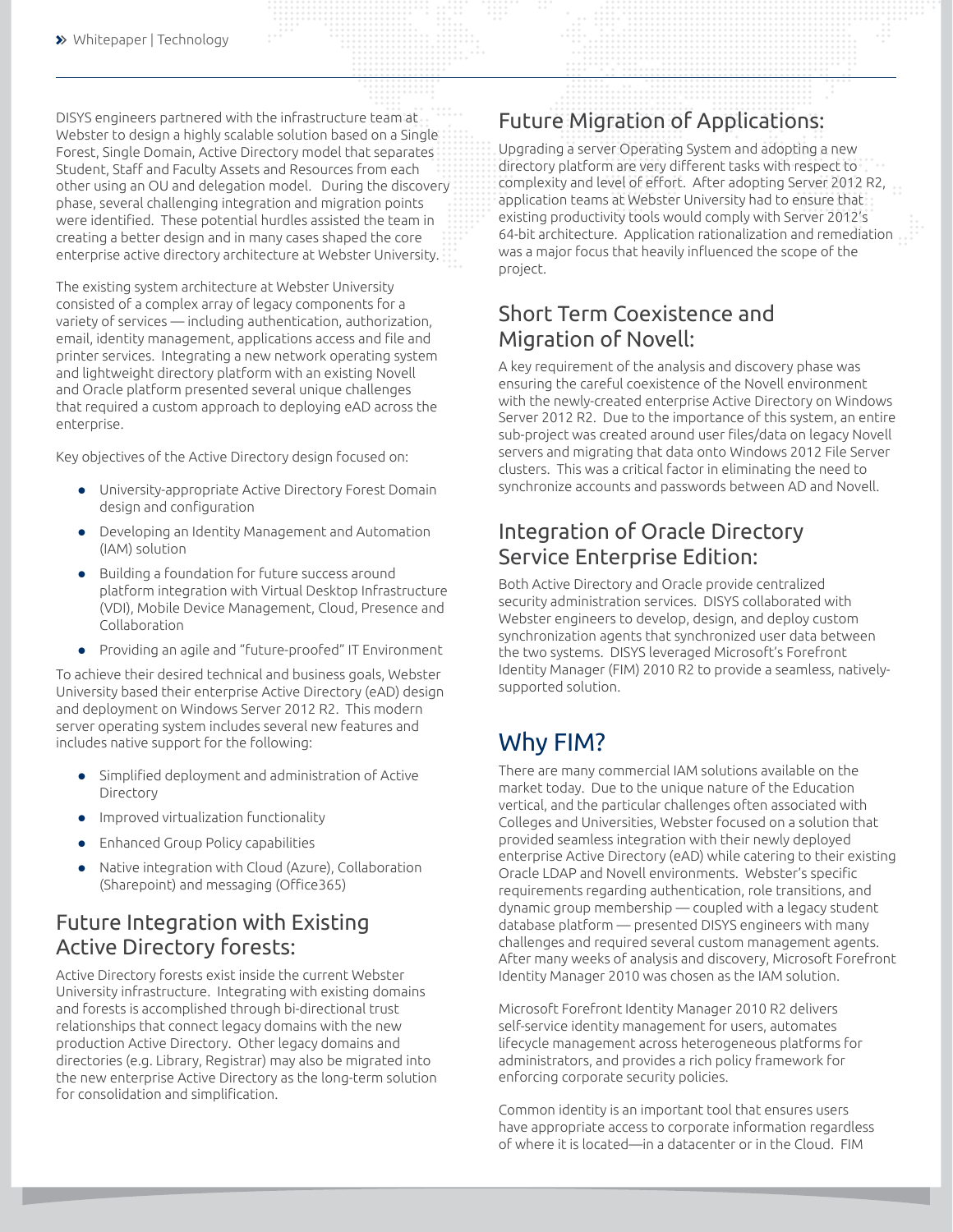2010 R2 helps enterprises resolve these issues by providing self-service identity management for its users, automated lifecycle management across heterogeneous platforms for its administrators, and a rich policy framework for enforcing corporate security policies and detailed audit capabilities.

## Building a Common Identity

Common identity is an important tool in ensuring appropriate access to corporate information. Without an efficient method of establishing and maintaining a common identity across complex heterogeneous systems, significant challenges arise. These can include high help-desk costs for password resets and smart card deployment, loss of productivity as users struggle to access the resources they need, and serious risk to the business due to noncompliance with internal and external regulations.

Forefront Identity Manager (FIM) 2010 R2 helps resolve these issues by providing self-service identity management for users, automated lifecycle management across heterogeneous platforms for administrators, and a rich policy framework for enforcing corporate security policies and detailed audit capabilities.

## Empower people

Productivity suffers and your IT costs go up when users have to call the help desk to address common identity management problems, such as resetting a password. FIM 2010 R2 provides a self-service portal and embeds capabilities in common Microsoft Office tools so users can readily access the services they need — when they need them. Enabling users to solve simple problems like these quickly and easily both improves user productivity and increases user satisfaction.

#### Self-service portal:

With the FIM 2010 R2 portal, administrators can define policies that allow users to remediate identity issues themselves updating their identities, managing groups, and resetting passwords across all of an organization's systems.

#### Easy-to-use interface:

The FIM 2010 R2 interface makes tasks like resetting a PIN or a password very simple. Common user management experiences are integrated into the Windows operating system, Microsoft Outlook, and Microsoft SharePoint collaboration software so users can easily create an email distribution list or add others to a group.

#### Simplify identity lifecycle management:

Maintaining identities —provisioning, updating, and deprovisioning — can be extremely complex and expensive. This is especially true when considering the high degree of system integration required to get other solutions to work together on disparate identity platforms. FIM 2010 R2 simplifies management of the identity lifecycle through automated

workflows and business rules, and offers easy integration with heterogeneous platforms.

#### Consolidated, cross-platform identity support:

FIM 2010 R2 can automate identity and group provisioning and management based on business policy and implemented through workflows. This automation across heterogeneous systems lowers IT costs and reduces opportunities for error.

#### Built-in smart card management:

FIM 2010 R2 centrally manages the process for provisioning smart cards, which dramatically reduces the costs typically associated with deploying multi-factor authentication.

#### Easy extensibility:

FIM 2010 R2 integrates with familiar developer tools so administrators can easily extend capabilities when business needs change. Extending FIM 2010 R2 to support new scenarios is simple using existing identity management tools, through the Microsoft Visual Studio and .NET development environments.

#### Improve security and compliance:

When identity management is not automated, controlling access and enforcing corporate policy can not only be expensive and time-consuming, but can introduce error and organizational risk. FIM 2010 R2 improves security and compliance by providing auditing, role-based access control, and deep role discovery.

#### Role-based access administration:

FIM 2010 R2 enables IT to discover and map permissions to individual, assignable roles across multiple systems. Its role-mining tool helps administrators discover the various permission sets for users throughout the enterprise so later they can be modeled and applied centrally.

### Centrally-enforced identity policy:

FIM 2010 R2 automatically maintains consistency of identity information and application of user roles across enterprise identity systems. IT and auditors get a single view of individual users and resources, increasing visibility into the compliance and security state of systems across organizations.

### In-depth auditing and reporting:

Administrators can audit and report on all the activities and historical states of each event, stage of a workflow, when it took place, and any associated approvals, using such familiar technologies as Microsoft SQL Server and Microsoft System Center.